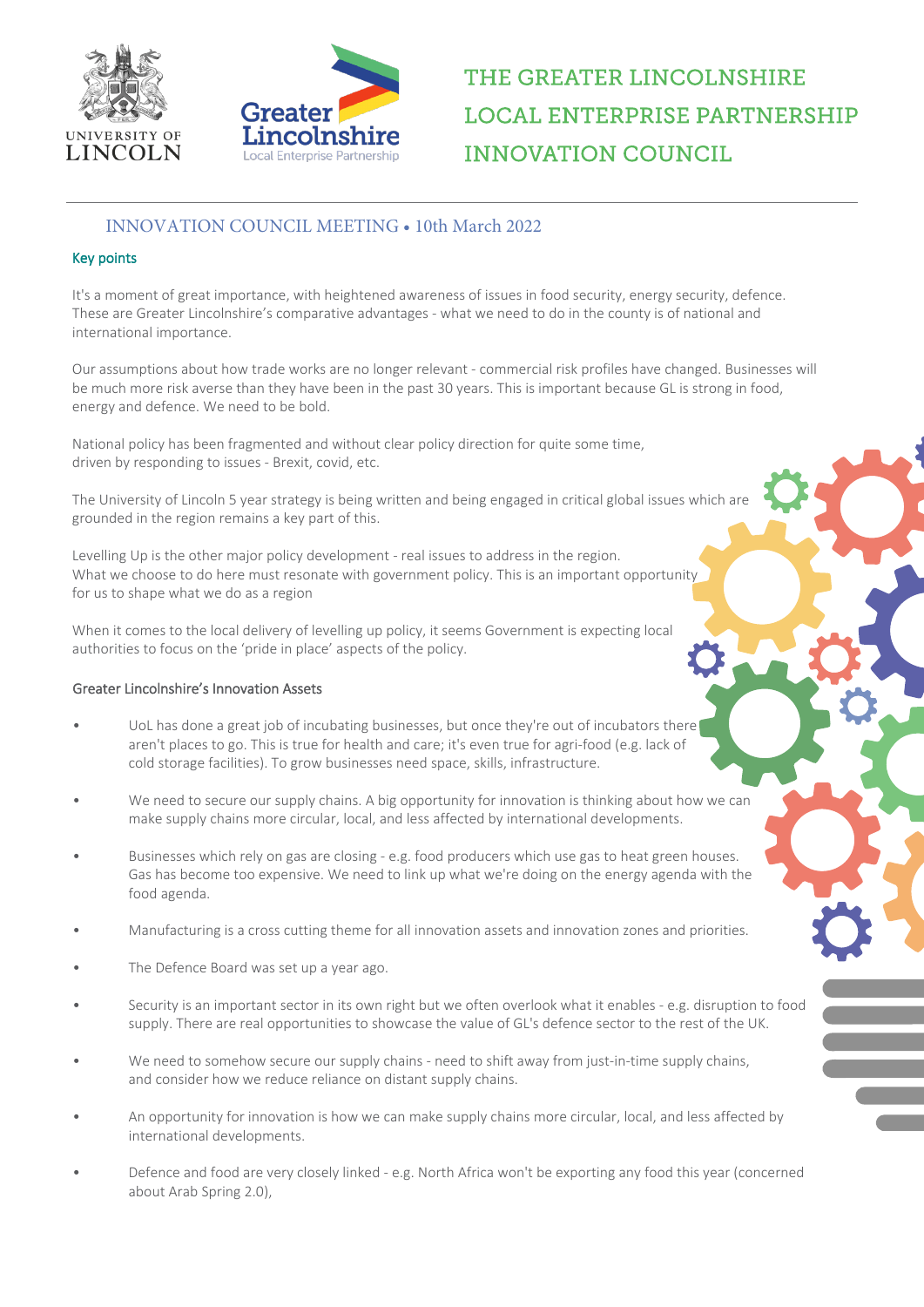



THE GREATER LINCOLNSHIRE **LOCAL ENTERPRISE PARTNERSHIP INNOVATION COUNCIL** 

#### Inclusive innovation

- Innovation in under-served areas must come from within.
- Need to avoid any approaches which feel like 'doing to' or 'doing for' and focus on 'doing with' this is the only approach which works. People need to be empowered to make changes in their own lives.
- Rural Health has highlighted addressing poor health in Mablethorpe as one of their key projects, and this is ripe for innovation. What has been tried there hasn't worked, we need something new. A more holistic approach is required. Mablethorpe offers an opportunity to approach levelling up in a different way, focusing on health as the main lever. Improve health and you can improve the town's economic prospects.
- On funding, we need to push government to agree to long-term funding for key strategic clusters in GL. We need funding certainty in order to create real change.
- Innovate UK and UKRI are being encouraged to take a place-based approach to how funding is allocated.
- Will be very interesting to see what happens to the innovation accelerators; expecting some other smaller-scale pilots like Launch Pads (not expected in the east midlands)
- What we might be able to do with the free ports they feel intangible at the moment? Need to engage with them more closely to understand how they can drive innovation.
- Business support programmes they need to be geographically close to people. You don't need events in every market town, but they need to be close to people
- We have a range of market towns which fall within certain zones can we look at developing education centres of excellence in market towns which are linked up with the innovation zones?
- If we want to build on skills in health and care sector something which has been talked about but never created - is a pathway from care into healthcare

#### Incremental innovation

- We need to make 'innovation' relevant for local people in their local areas. What does a clean growth innovation zone actually mean to people?
- We need to get better at communicating what's out there.
- We need to encourage businesses to seek out information, not just make it available to them.
- Need to make business support feel simple and accessible to SME's. Write and communicate it in plain English.
- Language is the issue 'innovation' puts a lot of businesses off. We mean something much broader than they understand it to mean. How do you get beyond scratching the surface of the businesses which are out there? Need to bring organisations together to maximise contact with businesses.
- Skills do more for school age children to inspire them and be realistic about matching skills levels to job opportunities.
- Breakdown Greater Lincolnshire into smaller, more manageable zones, connect the activity together and identify where the gaps/investment are required.